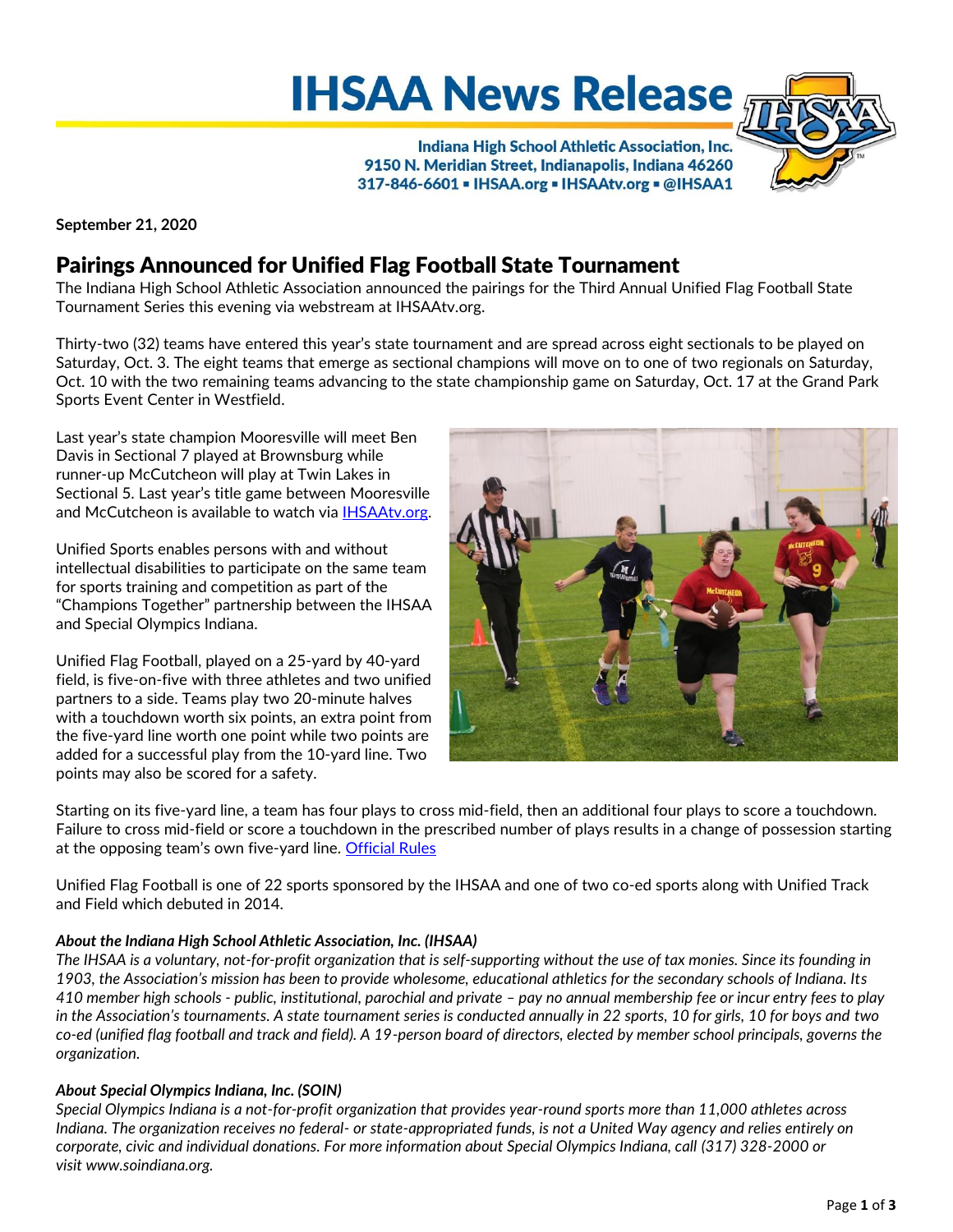#### **About the Draw**

To conduct the random drawing for the Unified Flag Football State Tournament, the IHSAA places ping-pong balls representing each school in a given sectional into a lottery-style air mix machine. A motorized fan in the bottom of the machine blows the balls around the inside of the transparent container and air then forces each ball up through a tube in random order. For example, the first ball retrieved from the machine will be the visiting team in game one with the second ball representing the home team in game one. The third ball to come out is the visitor in game two and the fourth ball the home team in game two. That same method is followed through all eight sectionals.

#### **Sectionals**

Date: Saturday, Oct. 3, 2020. Times: Determined by host school. Admission: \$5 per person.

**1. Valparaiso (2)** Championship: Valparaiso vs. East Chicago Central.

#### **2. Warsaw Community (4)**

G1: Goshen vs. Wawasee. G2: Tippecanoe Valley vs. Warsaw Community. Championship: G1 winner vs. G2 winner.

#### **3. Central Noble (5)**

G1: Carroll (Fort Wayne) vs. DeKalb. G2: Central Noble vs. Fort Wayne North Side. G3: East Noble vs. G1 winner. Championship: G2 winner vs. G3 winner.

#### **4. Manchester (4)**

G1: Manchester vs. Wabash. G2: New Haven vs. Homestead. Championship: G1 winner vs. G2 winner.

**5. Twin Lakes (2)** Championship: McCutcheon vs. Twin Lakes.

## **6. Noblesville (5)**

G1: Carmel vs. Fishers. G2: Noblesville vs. Oak Hill. G3: Mississinewa vs. G1 winner. Championship: G2 winner vs. G3 winner.

## **7. Brownsburg (7)**

G1: Ben Davis vs. Mooresville. G2: Indian Creek vs. Franklin Central. G3: Perry Meridian vs. Brownsburg. G4: Indianapolis Crispus Attucks vs. G1 winner. G5: G2 winner vs. G3 winner. Championship: G4 winner vs. G5 winner.

## **8. Jasper (3)**

G1: Jasper vs. Bedford North Lawrence. Championship: Loogootee vs. G1 winner.

## **Regionals**

Date: Saturday, Oct. 10, 2020. Time: To be determined by host school. Admission: \$5 per person. Home Team: The second-named team will be the designated home team in each game.

#### **Regional 1 at TBA (one of competing teams)**

G1: Sectional 3 winner vs. Sectional 2 winner. G2: Sectional 1 winner vs. Sectional 4 winner. Championship: G1 winner vs. G2 winner.

#### **Regional 2 at TBA (one of competing teams)**

G1: Sectional 5 winner vs. Sectional 6 winner. G2: Sectional 7 winner vs. Sectional 8 winner. Championship: G1 winner vs. G2 winner.

#### **State Finals**

Date: Saturday, Oct. 17, 2020. Site: Grand Park Sports Event Center, 19000 Grand Park Blvd., Westfield, IN Admission: \$5 per person. All seats are general admission. Children age 2 and younger are admitted at no charge. Official Football: The Wilson Unified Flag Football (youth

model) will be used.

**State Championship** | 12 pm ET / 11 am CT.